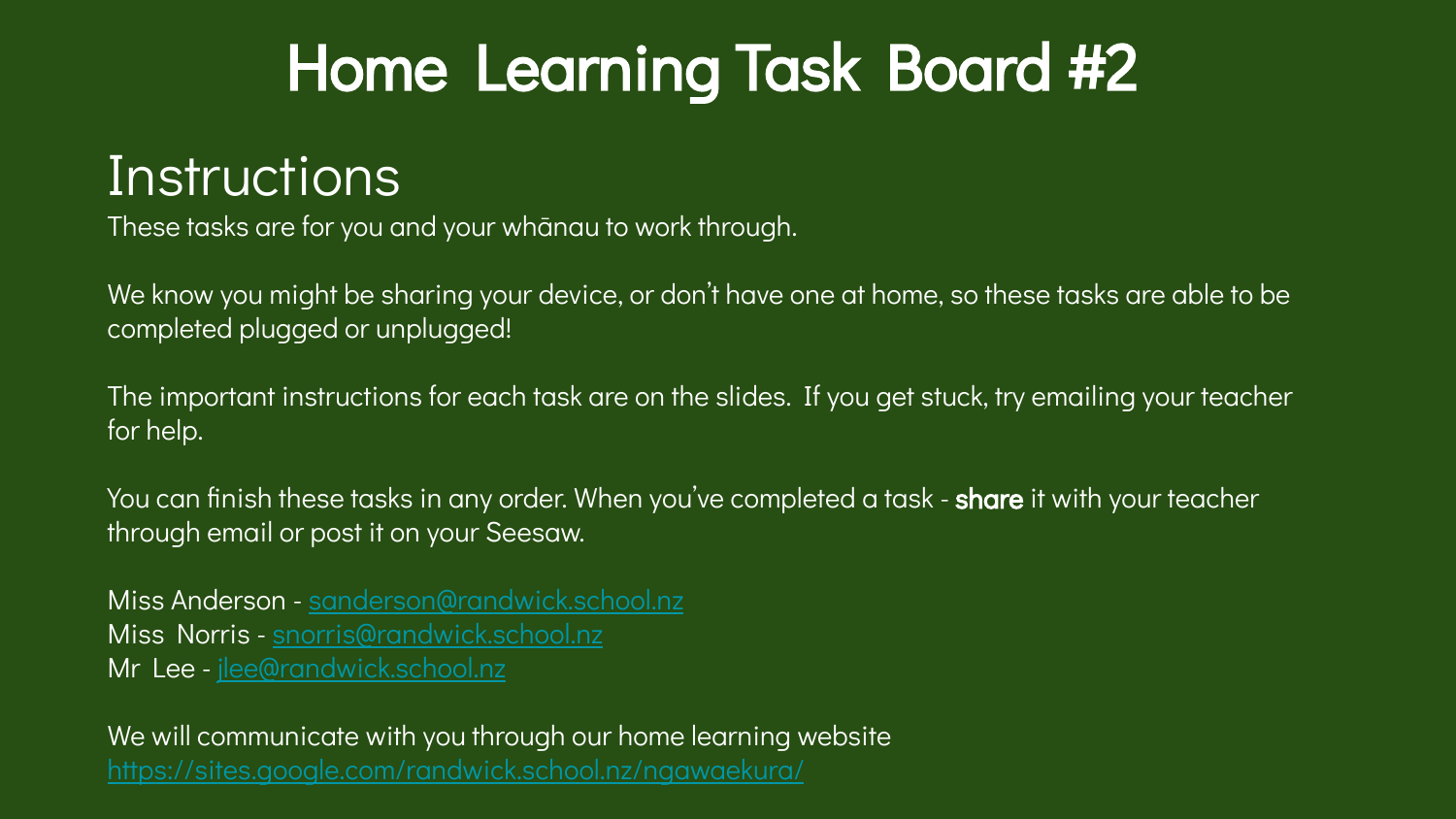### How do our cultures tell stories through the arts?

| <b>Task One</b>                                                                                                                           | <b>Task Two</b>                                                                               | <b>Task Three</b>                                                               |
|-------------------------------------------------------------------------------------------------------------------------------------------|-----------------------------------------------------------------------------------------------|---------------------------------------------------------------------------------|
| <b>Book Creator:</b><br>Using Book Creator write a<br>narrative story as though you are<br>an animal (from the animals point<br>of view). | Prior knowledge:<br>What do you already know about<br>Dance, Drama, Visual Arts and<br>Music? | Reading Review:<br>Read one of the three texts.<br>Think Deeply about the text. |
|                                                                                                                                           |                                                                                               |                                                                                 |
| <b>Task Four</b>                                                                                                                          | <b>Task Five</b>                                                                              | <b>Task Six</b>                                                                 |
| Maths problem solving:<br>Work on the maths problems on a                                                                                 | <b>Sharing Stories:</b>                                                                       | Learn and apply:<br>Show your understanding of                                  |
| Google Doc or on some paper.                                                                                                              | How does your whanau share<br>stories?                                                        | shadow puppets by reading an<br>article.                                        |
| Show your working out.                                                                                                                    | Answer the following questions                                                                |                                                                                 |
| Write 3 maths problems for a family                                                                                                       | with your whanau.                                                                             | Then create your own shadow<br>puppet show using your hands!                    |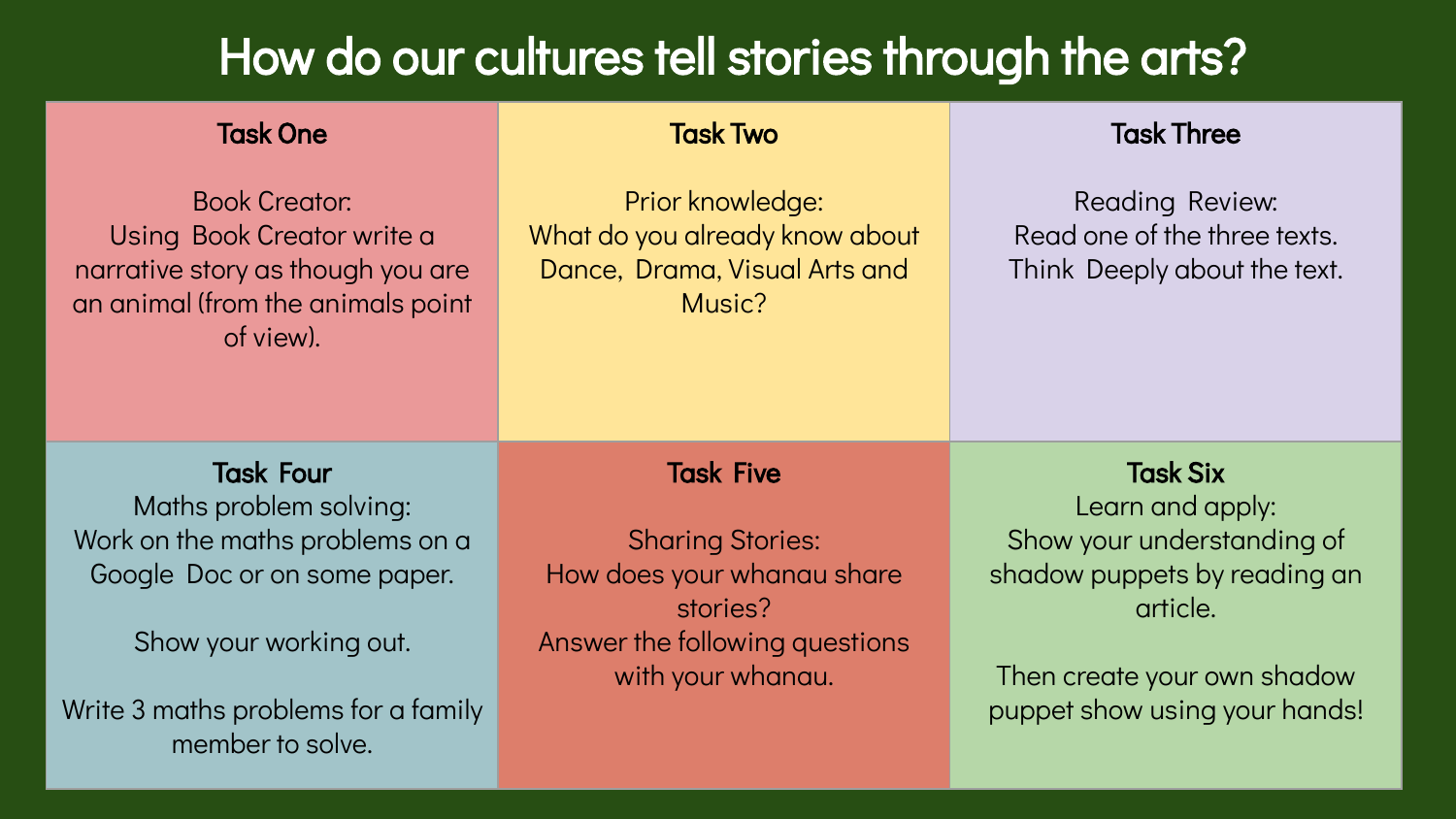### Task One Book Creator Using Book Creator write a narrative story as though you are an animal (from the animals point of view).

Your story should include the features to the right of this slide.

You could also make a book in hard copy.

x Body introduces the problem and the series of events that follow it. The events are grouped together and details are added using a variety of Direct Speech connectives conclusion: how the problem gets solved Variety of sentence starters and lengths Book Creator: <https://app.bookcreator.com/sign-in> Sign in with Google then enter Code: **M9KX8JV**

**ROPPAINES** 

Aims to show rather than tell directly

Language

Features

Has interesting, descriptive words to "put the reader right there" as if they can actually hear, see, smell, feel or taste

Figurative language is used to add detail (similes, metaphors, onomatopoeia, emotive words, alliteration)



Structural

Features

Has a Title, an Orientation, a Problem,

a Series of events  $\epsilon$  a Resolution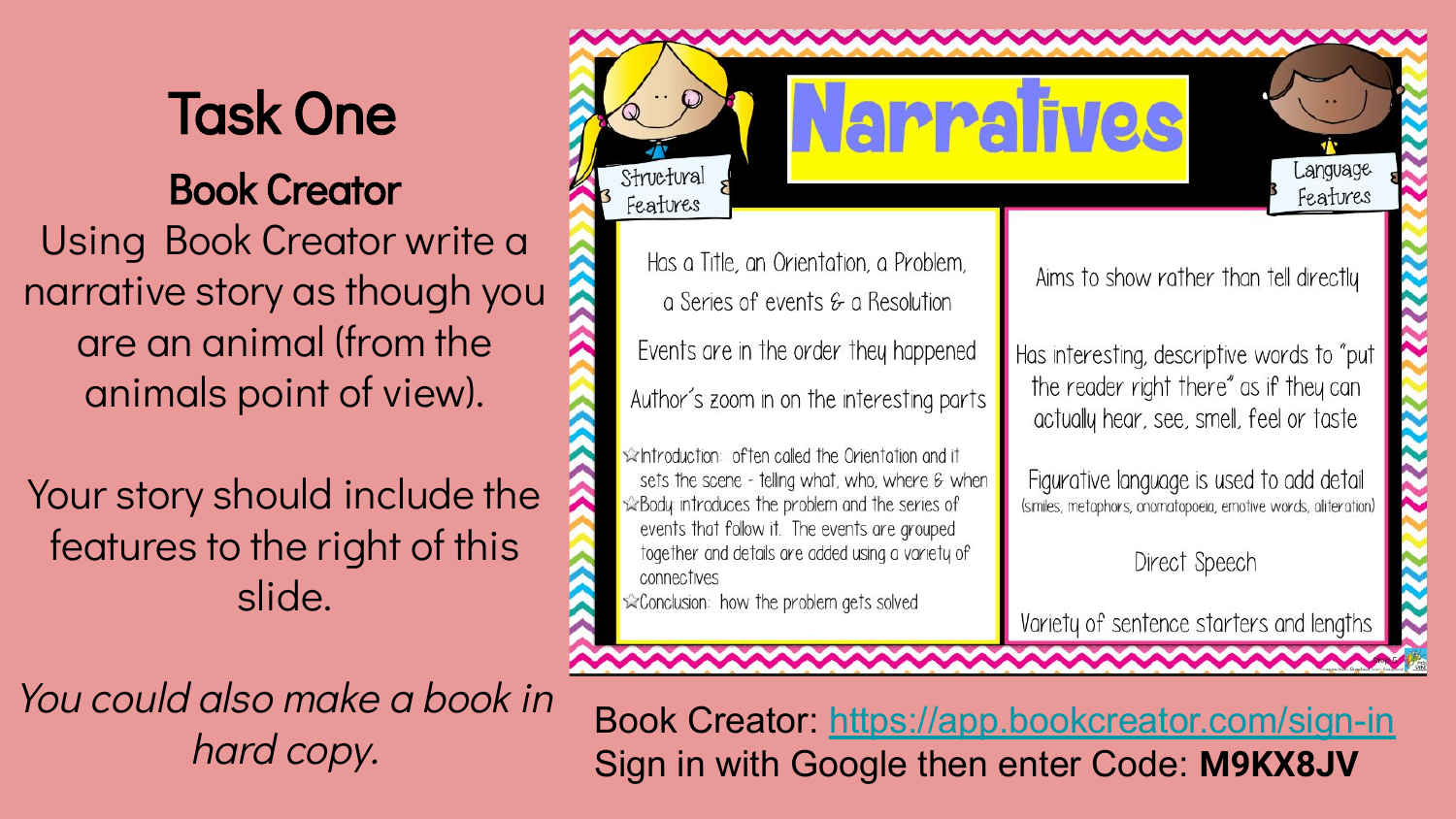## Task Two

Prior Knowledge:

List what you already know about the following arts.

### Here's some prompts to help:

What is it? What materials do they use? How do they share stories? What kind of messages can they portray? What skills do you need?

| <b>Music</b> | Dance | <b>Drama</b> | <b>Visual Arts</b> |
|--------------|-------|--------------|--------------------|
|              |       |              |                    |
|              |       |              |                    |
|              |       |              |                    |
|              |       |              |                    |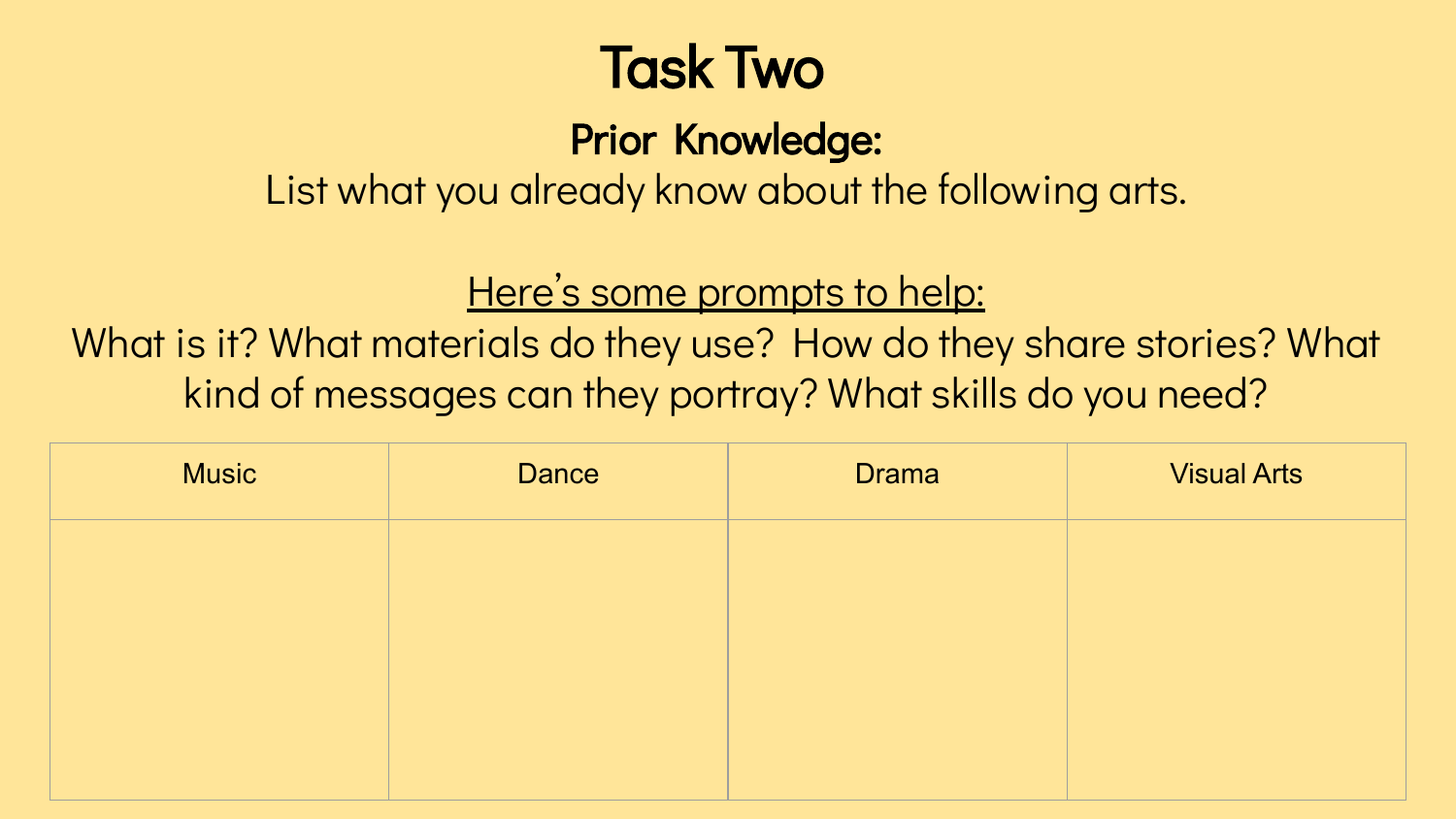## Task Three

Choose 1 of the texts below to answer the questions. Choose the text that most interests you

L2 : The Kōrero of the waka: By Keri Welham Audio + Text [HERE](https://instructionalseries.tki.org.nz/Instructional-Series/School-Journal/School-Journal-Level-2-November-2020/The-Korero-of-the-Waka) L3: Fly Me Up: By Catharina Van Bohemen Text [HERE](https://instructionalseries.tki.org.nz/Instructional-Series/School-Journal/School-Journal-Level-3-November-2018/Fly-Me-Up) L4: Puaki: Based on works by Michael Bradley Text [HERE](https://instructionalseries.tki.org.nz/Instructional-Series/School-Journal/School-Journal-Level-4-November-2019/Puaki)

#### Questions:

- What story or message does the text communicate?
- Why is it important for this story to be told?
- List all the resources the artist would need to create one of their artworks
- How would you tell your own stories? What important messages would you tell?
- What would happen if we didn't tell stories? How do you think the world would be different?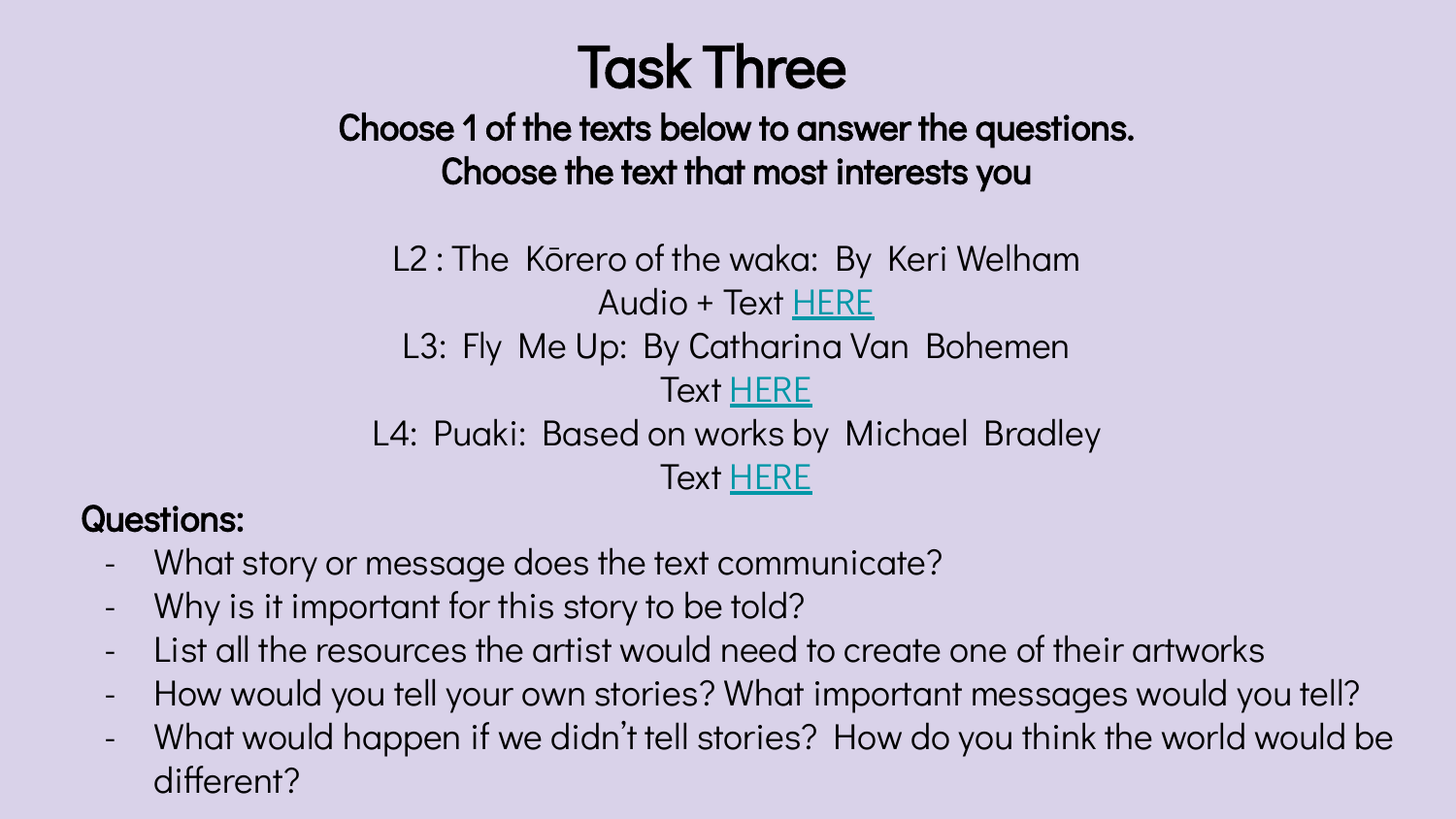## Task Four

#### Solve these maths problems and prove your thinking in more than one way

- 1. Mum had some material left over from making puletasi. There was 1⁄2 metre of yellow and 3⁄4 metre of black. How many metres of material did she have left over all together?
- 2. Thomasin and her brother got lollies from their Mum for doing their chores. Her brother ate 3 / 5 of his lollies and Thomasin ate 6 / 10 of her lollies. Who has more of their lollies left?
- 3. At a movie fundraiser night 2 / 5 of the funds raised were going to cover costs and 3 / 5 of the funds raised were going to two different youth groups. What fraction of the earnings is going to each youth group?
- 4. For her Matariki soup Makayla needed to add 300ml of coconut milk.

The can was 400ml.

a) What fraction of the can does she need to add?

b) What about if she needs to double the recipe?

5. Brooklyn and his uncles made a stone wall. They got a tonne of rocks delivered.

On day one they used 3⁄8 of the rocks. On day two they used 2/5. What fraction of the rocks did they use? What weight is this?

6. Deklyn is selling bags of lemons from his tree. He has filled a bucket which weighs 7 2⁄3 kgs. He is selling them in 2⁄3 kg bags. How many bags can he fill?

7. Each waffle that Ruby makes uses 1/4 of a cup of batter. How many cups of batter would you need to make 38 waffles?

8. Jahlaizah and Lahshayda are making harakeke flowers to sell at the market. Between them they make 4 and a 1⁄2 flowers in an hour. They work for 23 and 3⁄4 of an hour making them over the week. How many do they make?

2. Write your own maths problems involving fractions and give them to a family member to solve.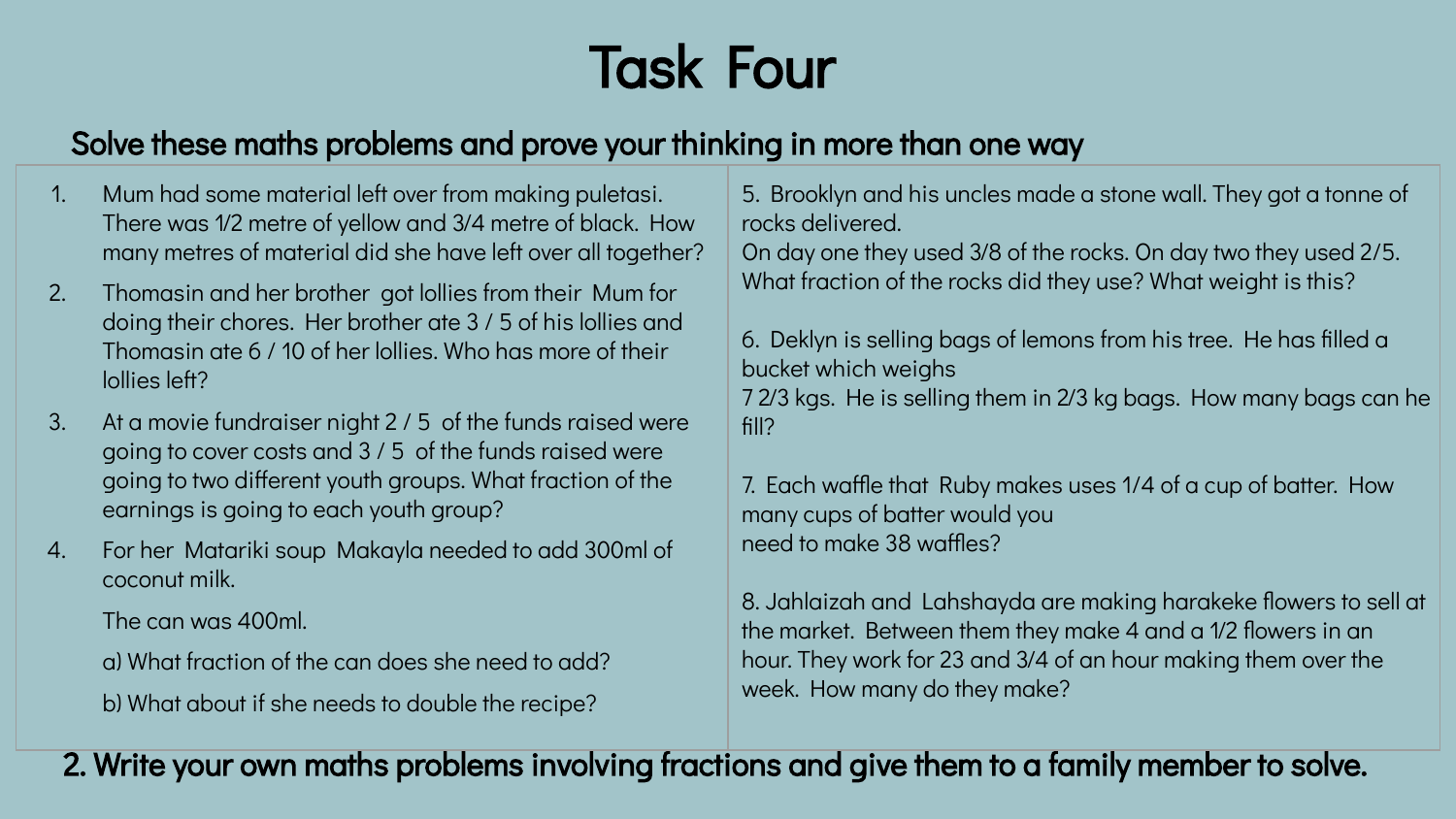## Task Five SHARING STORIES

Answer the following questions in one of the four ways:

- Survey <u>[HERE](https://forms.gle/Bn3xRxc758qLJcLW9)</u>
- Poster
- Google Slides Presentation
- OR a fun creative way of your choice

#### **Questions**

- How does your family share stories?
- Why is it important to your family to share stories?
- Who shares stories with you?
- What is an important story to you and your whanau? (that you are willing to share)
- What cultures do you identify with?
- What is your preferred way to share a story?
- How do people in your family or your ancestors use drama, dance, music or art to tell stories?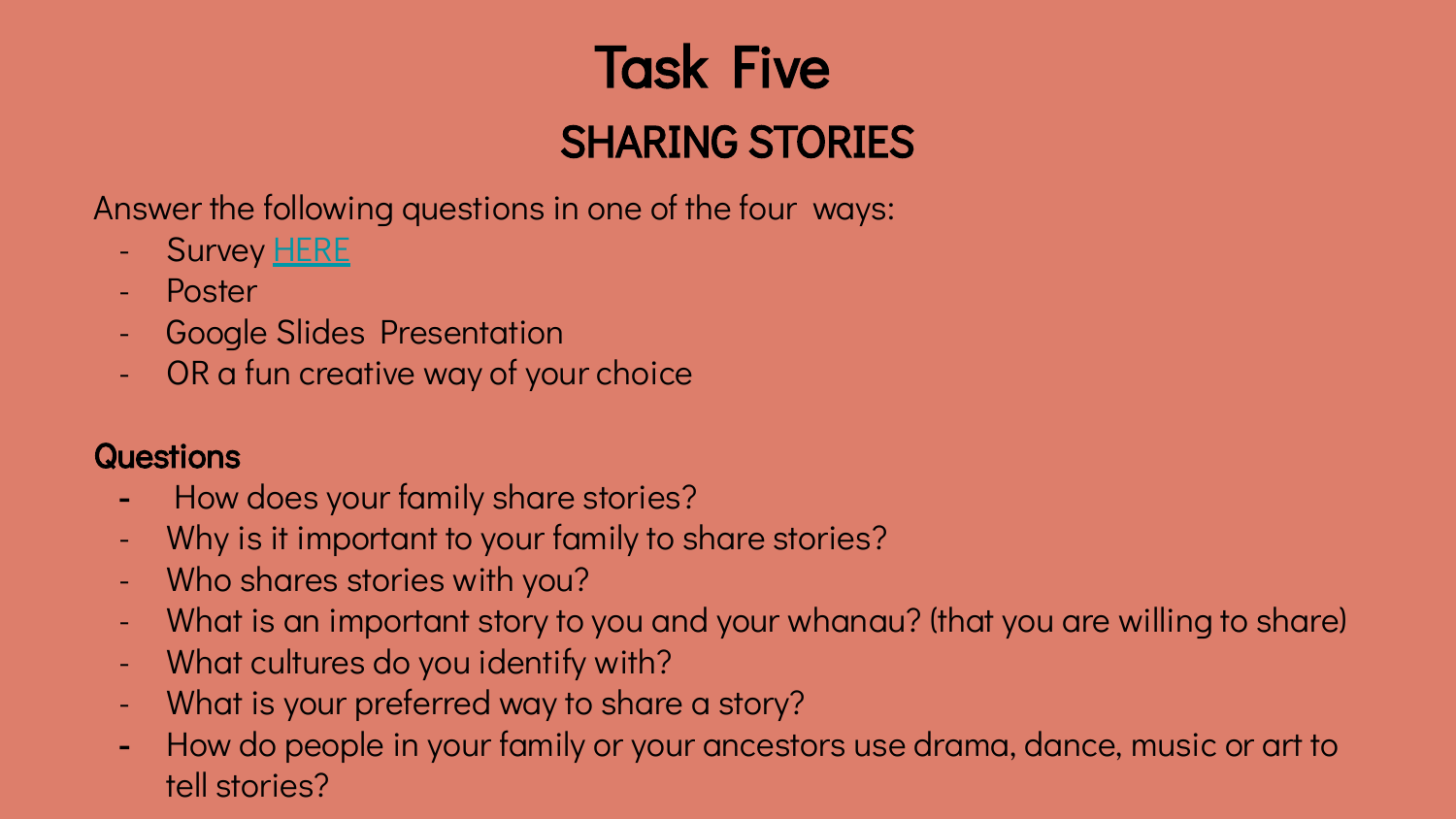### Task Six

Shadow Puppets - Learn and apply Read [this Wonderopolis article](https://docs.google.com/document/d/1WAaMjAOPmUmfaeNZeLkR7-zTLc4fI6GqQWo0dfiX-G4/edit?usp=sharing) about Shadow Puppets.

Complete the follow up questions on a Google Doc or on paper and then create your own shadow puppet show using your hands.

Can you get a family member to record your shadow puppet show? If you can, don't forget to share it on Seesaw!